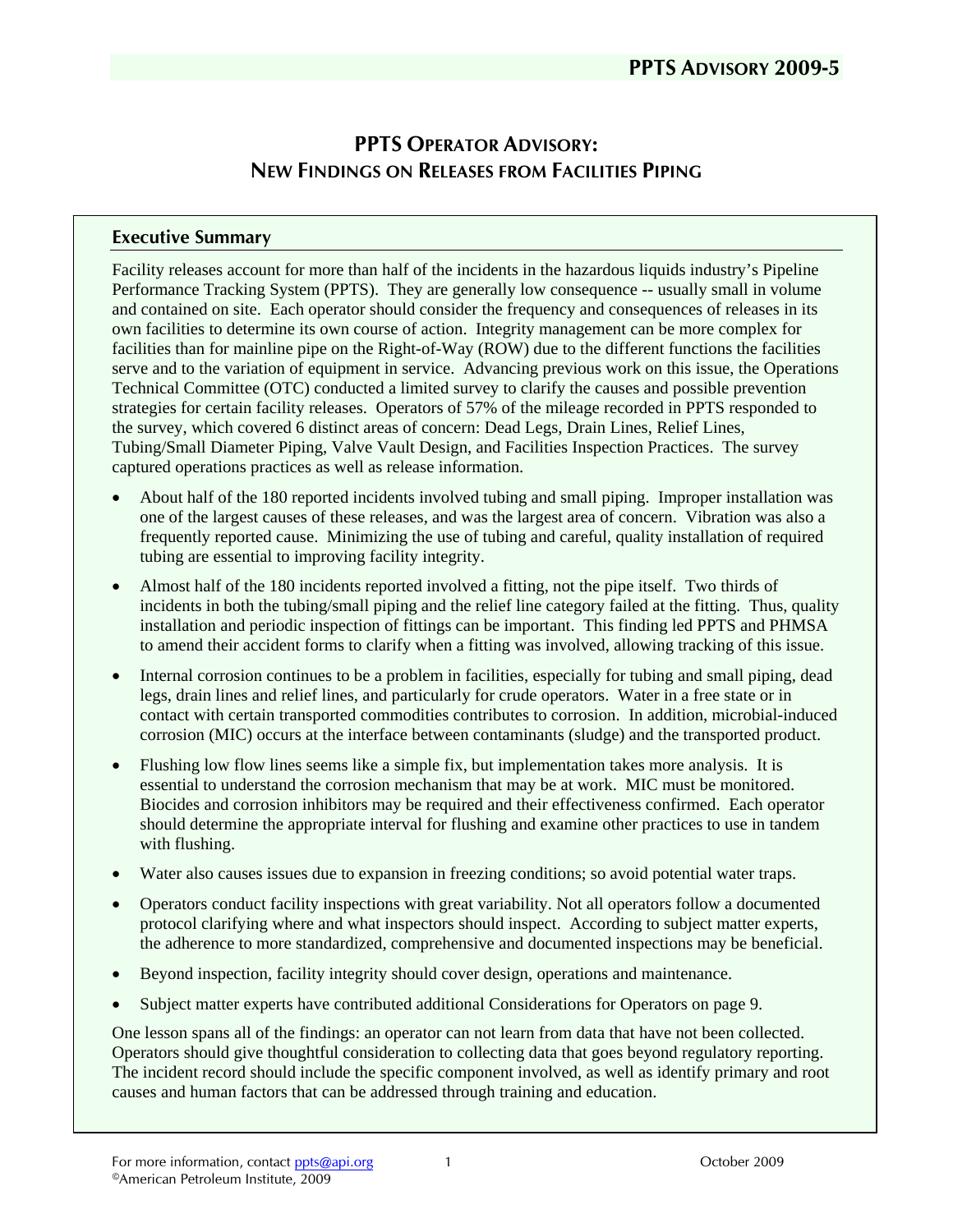# **Overview**

Facility releases continue to be a concern to pipeline operators. Recent release trends indicate that limited progress has been made in consistently reducing the number of releases inside facilities. While released volume is small compared to other types of releases, these incidents continue to represent a majority of the total.

The Operations Technical Committee was tasked with advancing previous work of the Performance Excellence Team and the Data Mining Team (DMT). The OTC/DMT

Work Group decided to conduct a survey of PPTS participants to gain insight from details not contained in the current PPTS database.

PPTS Operator Advisories such as 2003-5, 2005-3, 2005-4 (www.api.org/ppts) and published studies such as PRCI Report *"Pipeline Facility Incident Data Review and Statistical Analysis"*[1](#page-1-0) have focused on facilities as a primary target for performance improvement and identified broad areas of interest for further review. The data available in PPTS, however, did not have the necessary detail to support definitive conclusions on some aspects of these releases. Since facilities contain diverse equipment used for dissimilar functions – pumps, valves, meters,



**Release Trends by System Part**

All other locations: tanks, caverns, offshore pipe Source: Pipeline Performance Tracking System, 1999-2008.



pipe, tubing, sumps, etc -- the goal was to divide facilities into smaller areas and explore detailed data for selected areas of interest.

Number of Releases

Number of Releases

This survey focused on 6 target areas; 4 from the Pipe category and 1 from Non-Pipe Components or Equipment, and 1 from inspection practices (not physical assets). The survey provided data that yielded some definitive conclusions and in addition reinforced some previously identified areas of concern.

The next area of interest in understanding releases from facilities piping and equipment will be failures involving pumps.

### **Survey Design and Response**

The target areas for the survey were selected based on a combination of PPTS release data and experience of the OTC subject matter experts. For example, the PPTS data show "pipe or pipe seam" as the item type with the highest number of facility releases, but the data do not specify the function of different types of pipe, each of which would have different integrity issues. (Accident data filed with Pipeline and Hazardous Materials Safety Administration on a Form 7000-1 have similar gaps.) The Work Group's surveys collected data on practices and releases over the past 5-year period. The goal was to drill down to learn more about a selected subset of incidents that occur on a subset of equipment. The surveys specifically addressed:

- Tubing/Small Piping,
- Drain Lines.

1

<span id="page-1-0"></span><sup>&</sup>lt;sup>1</sup> Prepared for Pipeline Research Council International by Kiefner & Associates and Allegro Energy Consulting, PR-218-08350; KAI Report # 08-123; December 2008.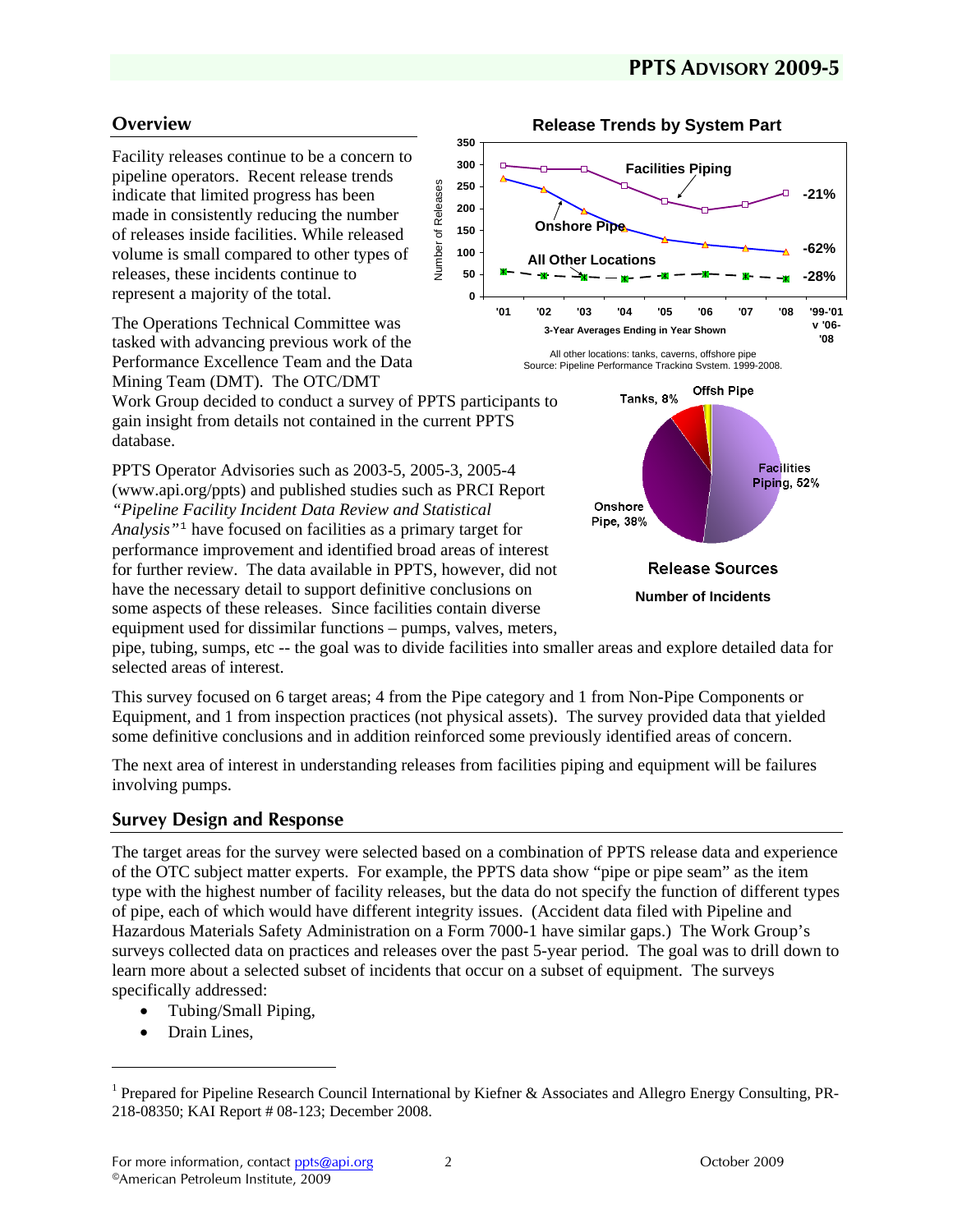- Dead Legs,
- Relief Lines.
- Valve Vaults and
- Inspection Practices for Facilities Piping and Equipment.

The surveys themselves are contained in the first file embedded below ("Facilities Survey for Advisory.xls 1"). They cover the use of selected practices appropriate to the specific survey target. The compiled results of the operators' practices for each module of the survey are available in the second embedded file ("Survey Practices for Advisory.xls 2").





The surveys also collected release-by-release information on the component's material and type (neither of which are covered in PPTS), and the PPTS Survey ID, if any, for access to the complete PPTS record. The inspection practices survey focused on the comprehensiveness, frequency, and technology employed for facilities inspections.

All of the OTC members (22 operators) were asked to complete each of the 6 surveys. A total of 11 operators participated. The survey respondents represent:

- 57% of PPTS mileage;
- 57% of PPTS pump stations;
- 41% of PPTS meter stations; and
- 60% of PPTS mileage that "could affect" an HCA.<sup>[2](#page-2-0)</sup>

In addition, this survey included significant assets and facilities located in Canada which had the same integrity programs as those applied in the continental United States.

Respondents represent a mix of system types such as large diameter long distance lines versus smaller diameter shorter lines; and some that operate both. Transported commodities include crude oil, refined products and HVLs, with most operators transporting more than one commodity.

The facilities survey respondents gave details on 180 releases over the 2003-2007 period. About half of these incidents were also reported to PPTS. (Some of the releases were not reported to PPTS because they were below PPTS reporting thresholds or took place in Canada.) See Table 1 below.

-

<span id="page-2-0"></span> $2<sup>2</sup>$  49 CFR Part 195 requires hazardous liquids pipeline operators to classify each pipeline segment as one that "could affect" a defined high consequence area (HCA) or not. The HCAs include high population areas, other populated areas, commercially navigable waterways, "unusually sensitive areas" for drinking water or ecology.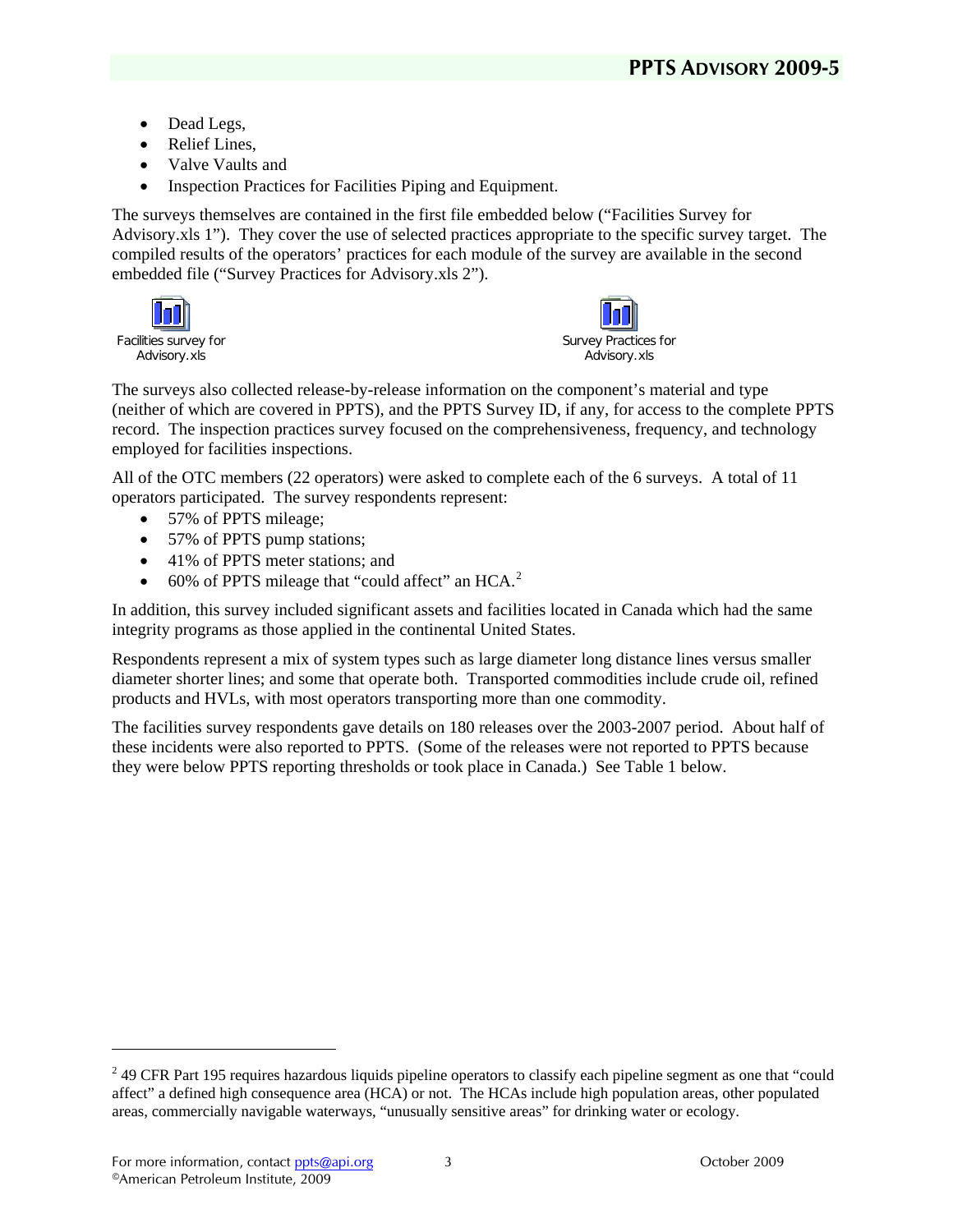| Table 1 -- 2003-2007 Releases Reported on<br><b>Facilities Survey</b>                                                                                                       |                          |                            |
|-----------------------------------------------------------------------------------------------------------------------------------------------------------------------------|--------------------------|----------------------------|
| <b>Section</b>                                                                                                                                                              | Total<br><b>Releases</b> | Share by<br><b>Section</b> |
| Dead Leg Piping                                                                                                                                                             | 29                       | 16.1%                      |
| <b>Drain Lines</b>                                                                                                                                                          | 40                       | 22.2%                      |
| <b>Relief Lines</b>                                                                                                                                                         | 17                       | 9.4%                       |
| Tubing and Small Piping                                                                                                                                                     | 93                       | 51.7%                      |
| Valve Vault Design                                                                                                                                                          | 1                        | 0.6%                       |
| <b>Grand Total</b>                                                                                                                                                          | 180                      | 100.0%                     |
| Source: Special survey of releases in facilities, 2003-<br>2007. (Because there was only 1 incident relating to<br>valve vault design, this category is not covered further |                          |                            |

**Tubing and Small Diameter Piping Results** 

in this Advisory.

Tubing/small piping accounted for the largest number of incidents by far, at 93 of the 180, or 52% of the incidents identified in the survey. Two-thirds of these incidents involved a fitting and one-third the tubing or piping itself.

Tubing/small piping: 52% of the survey incidents, 2/3 of which For the purposes of this survey, the questionnaire on "Tubing and Small Diameter Piping" addressed piping used for instrumentation and small thermal relief connections: small diameter piping, tubing and threaded fittings (2" and less). Some highlights of the responses on the characteristics of this pipe and related practices:

involved the fitting…  $\parallel \cdot$  9 of 11 respondents have written standards for material, pressure rating, installation and maintenance of these assets;

> • Only 3 respondents depended on one manufacturer alone, one because of the quality of manufacture, one because of reliable installation and training support, and one because it was armor jacketed with steel fittings;

- 10 out of 11 respondents did not use any external coating or other protection; the  $11<sup>th</sup>$  respondent uses the armor jacketed material;
- Inspection programs varied widely. No given type of program among those in the survey was used (or not used) by more than 64% (7 out of 11) of respondents. This may create an opportunity for practice sharing. The survey asked about the following programs [read each result as # out of 11 respondents]: inoperative instruments still connected/pressurized (no program=7); unused connections plugged/blinded off (yes, a program=7); differential movement causing strain (no program=6); non-conforming pipe material (yes, a program=6); proper supports (yes, a program=7); excessive length (yes, a program=6); excessive vibration (yes, a program=7);
- All respondents used tubing and small piping for sample collection, monitoring (pressure, temperature, e.g.), and pump seal flushing. Some respondents also used it for other purposes such as drain lines and relief piping.
- Respondents were asked their biggest problem (not their only problem) with respect to tubing/small piping. The largest number cited improper installation (5), followed by excess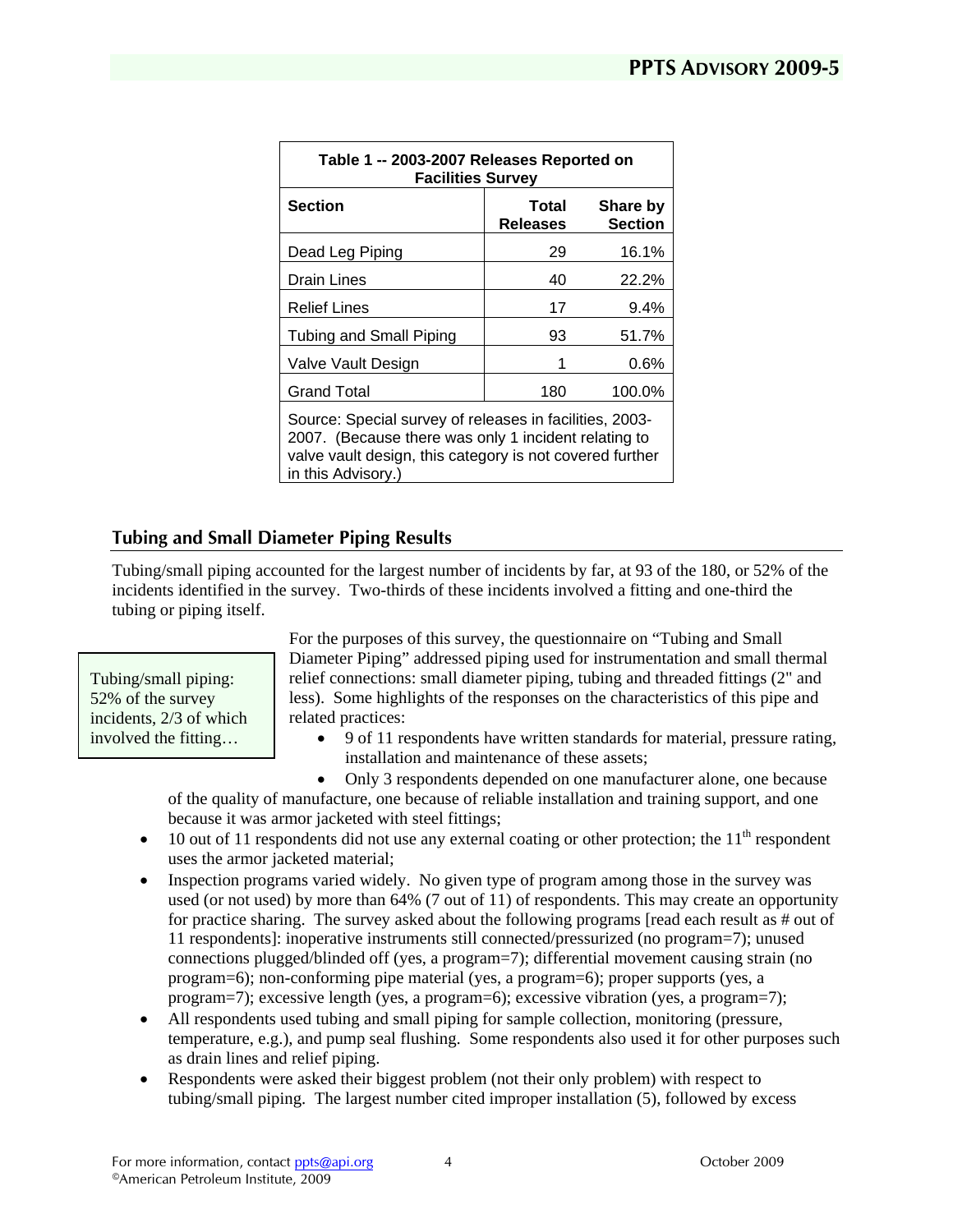Quality control during installation is critical to improving tubing/small piping performance…

vibration (2), corrosion (1), and outside force damage (1). Other available choices (but not selected by any operator) were freezing, mismatched equipment/materials and "other." Two operators did not provide an answer to the question.

Improper installation and vibration were not only identified by operators as their biggest problem, they were also key contributors to the releases

submitted to the survey, together contributing to more than 1/3 of the incidents (40% of the incidents involving a fitting, and a lower share of those involving the piping itself). Many of these fittings are designed for "easy installation," but it is still possible to install them improperly if procedures are not followed. Additionally, care must be taken to ensure the piping is designed and installed in a manner that is not susceptible to vibration (e.g. unsupported lengths, heavy fittings on small piping, etc.) Most piping suppliers have installation best practices that should be considered during installation. Quality control during the installation of tubing and small piping is critical to improving performance in this area. Also important for failures involving the fitting were equipment failure (19%) and freezing (11%). For incidents involving piping/tubing, other important causes are corrosion (27%) and equipment failure (23%).

## **Drain Piping Results**

The drain piping section of the survey had questions regarding design of drain lines and maintenance practices as well as questions about releases from drain lines. Ten of the 11 survey respondents completed the section on drain piping. All of the 10 responders use carbon steel for drain lines and slope the lines to prevent low spots. Six of the 10 use butt weld connections, three use threaded connections and one uses socket welds. Most operators that responded do not internally coat drain lines as a general

Almost half of the drain respondents. line releases occurred on the body of the pipe, not the fitting or connector.

Freezing (above ground) and internal corrosion (below ground) were the main contributing factors

practice. Threaded connections below grade are not allowed by 70% of

There were 40 releases from drain lines reported on the survey. One release was from an HVL line, 18 were from crude lines and 21 were from refined products lines. Freezing and internal corrosion were the main contributing factors to the releases, with 10 and 9 releases respectively. Location of drain piping above- (21 incidents) or below- grade (16 incidents) showed a clear pattern with respect to the contributing factor: lines above ground had all of the freezing incidents while most of the internal corrosion incidents occurred on lines below grade. Unlike tubing and small piping where most of the releases occurred on the fitting, almost half of the drain line releases (18) occurred on the body of the pipe. There were 11 incidents at fittings and 7 more at connectors.

Mitigation of problems in drain lines will depend on the location and configuration of the lines. Aboveground lines need to be configured to prevent water traps or have water drained from the lines. Belowground lines should be monitored for internal corrosion. One typical mitigation technique is flushing of the line. Of the 40 drain line releases, 31 or 75% took place on piping that saw flow at least once a year. Because information is limited, so must our conclusions be: the only thing we can conclude is that flow at least annually – alone – does not seem to stop releases. Each operator will thus need to determine the appropriate interval for flushing and to examine other prevention practices.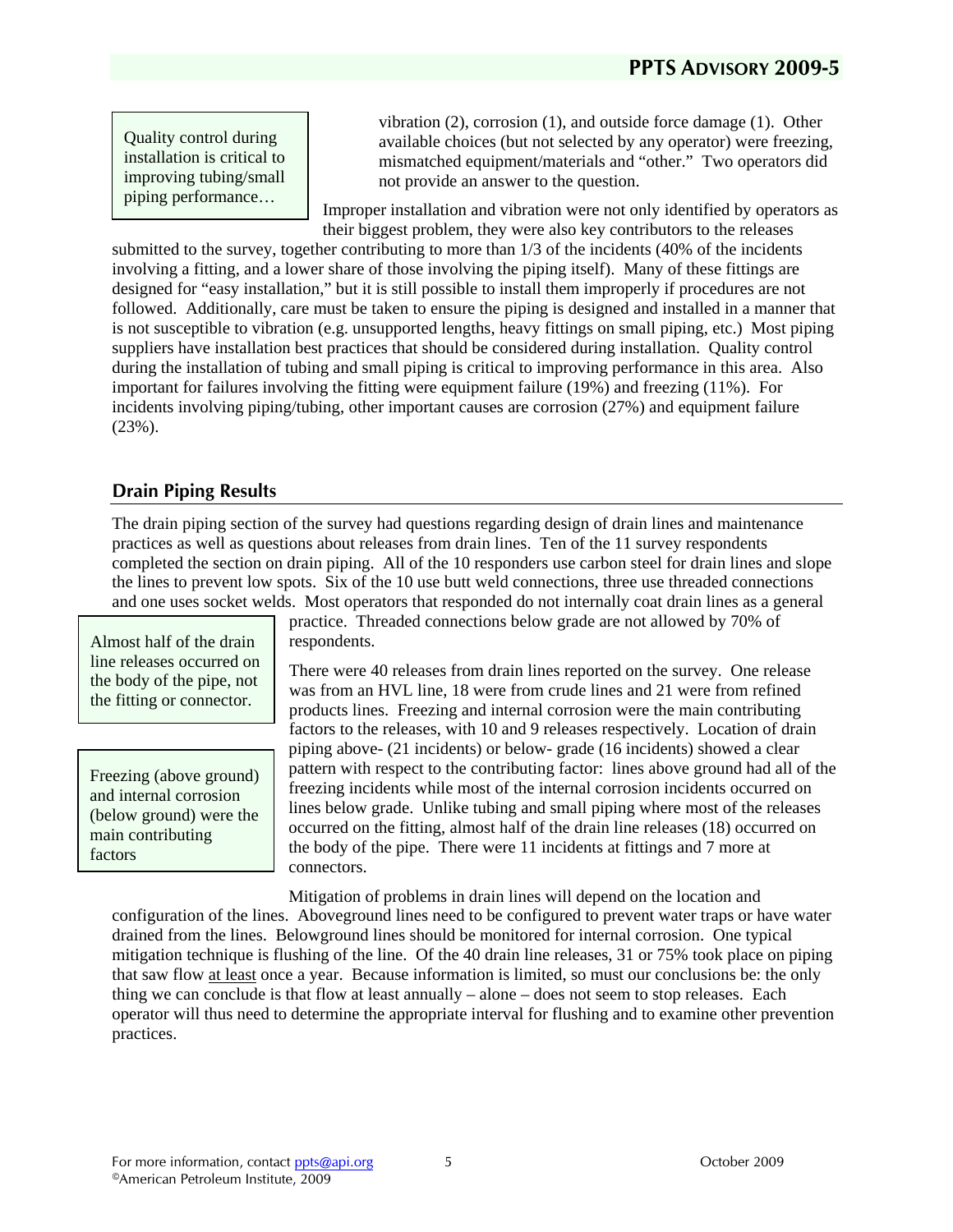## **Dead Leg Results**

85% of dead leg incidents result from internal corrosion; 90% of these in crude oil systems

The definition of a dead leg for the purpose of this survey was: a line with no flow, low flow, or intermittent or occasional flow. Relief lines that would channel pressure from a mainline to a vessel in an overpressure situation would still be a relief line but it also could be considered a type of dead leg due to intermittent flow. The same could be true of drain lines. It is assumed for the purpose of this survey that the dead legs are not also relief lines or drain lines. There are characteristics in common, however, so a later section discusses some

issues and mitigation strategies for these low flow/no flow lines.

Respondents to the survey indicated that 85% of dead leg incidents over the period from 2003-2007 were caused by internal corrosion. Five of eleven operators completing the survey reported dead leg incidents.

In 92% of incidents, the dead leg did not see flow at least annually

Dead leg piping accounted for approximately 16% or 29 of the incidents identified in the survey. Of these incidents, crude oil was the commodity in 26 (90%) of the incidents and refined product was the commodity in 1 (3%). No commodity was reported in the remaining 2 (7%) incidents. Of the 24 incidents where the frequency of flow was reported, 22 or 92% occurred on dead legs that

did not see flow at least annually. (No information on the frequency of flow was reported in 5 incidents.) In one incident reported on this survey, the operator sampled the contents for MIC; this involved a segment that had not previously been identified as a dead leg. Among the incidents involving a previously identified dead leg, MIC sampling of the contents was not conducted.

- All 11 operators in this survey were actively trying to **identify idle/abandoned lines** that still contain product.
- **Periodic flushing** activities are performed on dead leg piping by 3 of 11 operating companies.
- The majority of operators perform **visual inspections (9 of 11) and NDT inspections (6 of 11) of above ground piping**.
- Half of the operators (5 of 10) reported performing **NDT** inspections of below ground piping with 1 operator not reporting below ground dead legs.
- Once a line is deemed a dead leg, 3 of 11 operators have a program that requires the **product to be removed** from the piping.

#### **Relief Lines Results**

Relief lines represented the fewest number of releases of any of the piping groups at 9%. One-third of the leaks were related to corrosion and another one-third were leaks from the relief valve itself. All but one

All but one of the relief line corrosion leaks were internal corrosion

of the corrosion leaks were internal corrosion, which was not a surprise given the typically stagnant nature of the product in this type of piping. One of the questions in the survey asked operators about flushing these lines. Very few operators regularly flush their relief lines (2 of 11) and while the data is not available to support a conclusion on the success of flushing, one of the operators that flushed their lines also experienced a leak. This indicates

flushing is not necessarily the answer, but many subject matter experts would concur that it makes sense to perform a flushing activity more frequently than once per year (see Drain Piping Results). Ultimately, each operator needs to evaluate its system to determine the need for internal corrosion mitigation activities.

The releases due to failure of the valve itself indicate additional attention to the valve may also be warranted. It was not possible to tell from the survey results if the valves involved in these releases were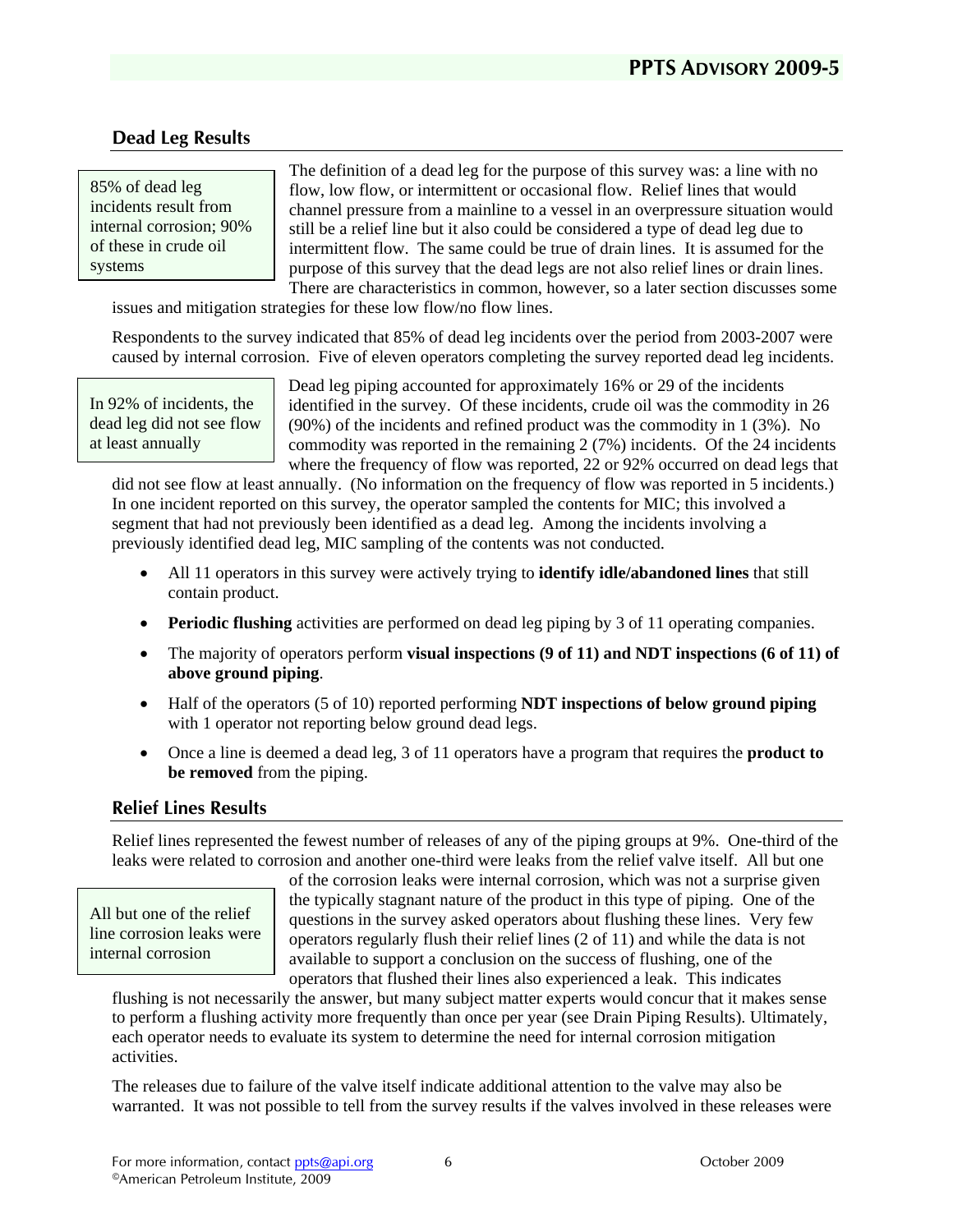subject to inspections by regulation or not. Regardless of regulatory requirements, operators are advised to include inspection of these valves as part of their integrity programs. (These incidents include those where the valve does not open or close on command, or opens or closes without a command. They do not include incidents where an individual might place or leave a valve in the wrong position.)

### **Low Flow and No Flow Lines in Perspective**

Dead legs, drain lines and relief lines have a common denominator: the problems that come with limited, sporadic flow or no flow at all. Some of the strategies to manage the integrity of these lines are also common among them. Not all operators have dead legs and some may be in the process of eliminating them, because experience has demonstrated that they are susceptible to internal corrosion, particularly in crude oil service, and should be considered high risk. Operators should consider draining and isolating crude oil system dead legs that serve no further process purpose. A phase-out plan for

| Table 2 –<br><b>Facility Inspections Survey Summary</b> |                           |  |
|---------------------------------------------------------|---------------------------|--|
| Inspections of:                                         | Respondents<br>Performing |  |
| Alarms/Shutdown Systems                                 | 82%                       |  |
| Aboveground Piping                                      | 64%                       |  |
| Loading Arms/Hoses                                      | 64%                       |  |
| <b>Small Piping/Connections</b>                         | 55%                       |  |
| <b>Underground Piping</b>                               | 45%                       |  |
| Valves                                                  | 36%                       |  |
| <b>Pump/Seal Flush Systems</b>                          | 27%                       |  |
| Traps                                                   | 18%                       |  |
| Sumps                                                   | 9%                        |  |

systematically removing these dead legs could be developed. Importantly, however, drain lines and relief lines may also be essentially dead legs much of the time.

In the absence of a dead leg removal (drain and isolation) plan, flushing dead legs can reduce the internal corrosion threat. Ideally, dead legs should be flushed with fluids that contain biocide to inhibit microbial growth. Flushing dead legs with un-treated fluids can reduce the threat of corrosion by removing deposits and preventing microbial bio-films from becoming established. Caution should be exercised, however, as flushing can replenish the nutrient supply, which can exacerbate microbial growth. This should be taken into consideration when deciding upon a mitigation strategy. Unless removed, dead legs in all commodity types should be inspected at a prescribed interval appropriate to the corrosion risk. Inspections should be targeted at locations where water and deposits can collect, which allow microbial activity to develop (dependent upon the orientation and configuration of the pipe work).

### **Inspection Practices for Facility Piping and Equipment**

The purpose of the facility inspection portion of the survey was to identify common operator inspection practices, and the breadth, depth and frequency of those practices. The questions also covered the technology employed.

The survey results indicate a wide variety of inspections practices are currently in place for facility piping and equipment within industry. The wide variety may be attributed to not only the varied regulatory requirements, but individual company standards and practices as well as practices resulting from past incidents. Table 2 (right top) is a survey summary of the percent of respondents performing inspections

Tubing/small piping accounted for 52% of the incidents, but only half of the respondents perform periodic inspections of them.

on various facility components and equipment. The release data in Table 1 suggest that facility inspection programs should give additional consideration to small piping, connections and underground piping. About one-half of the survey respondents are not performing any formal program inspections on these specific items. As expected, inspection techniques varied across operators but included pressure testing, guided wave ultrasonics (UT), Non-Destructive Testing (NDT), visual and other techniques.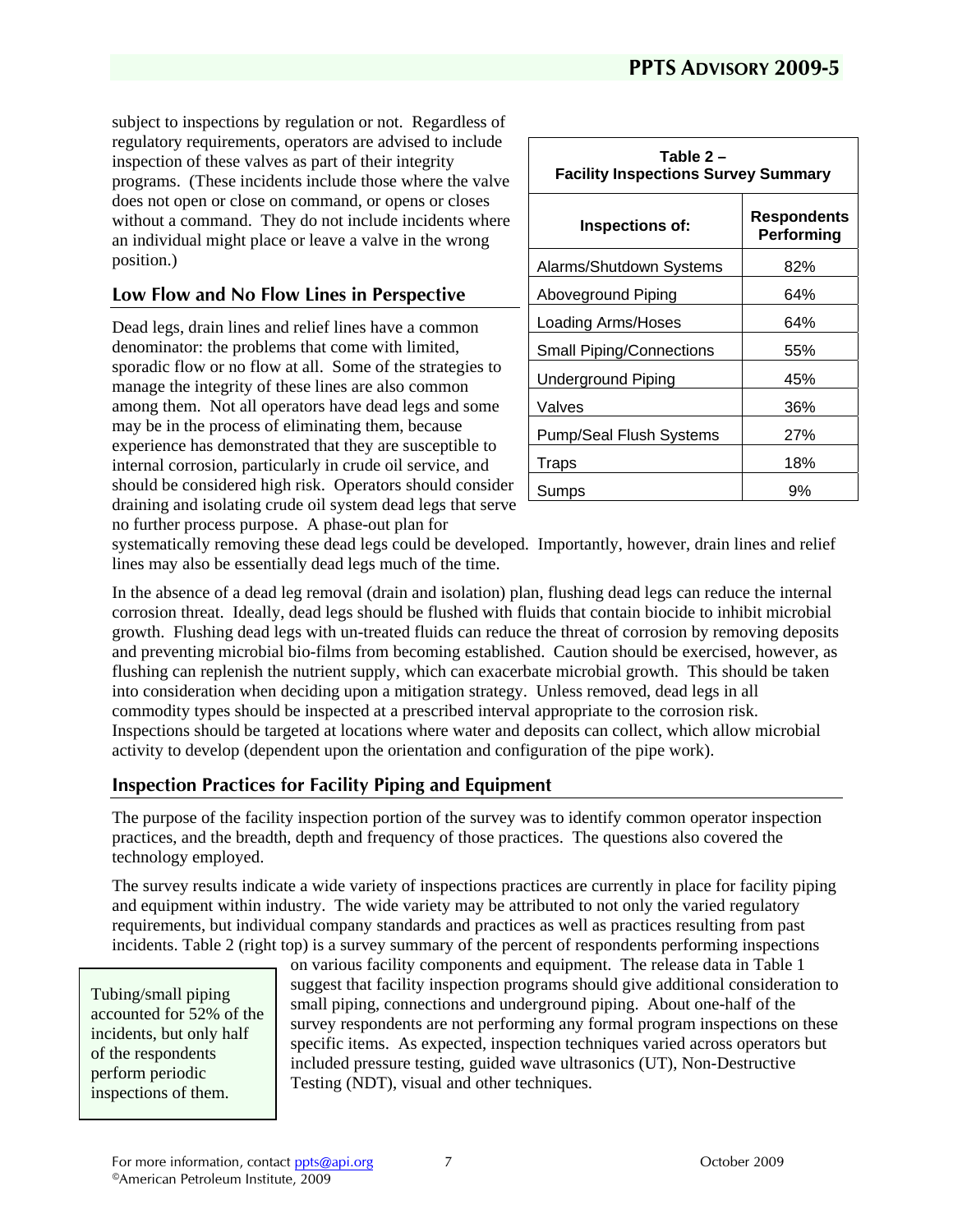For above ground assets, the most common cause for drain line failures was damage from freezing. However, not all of the respondents include a winterization program/checklist in their facility inspection program. This indicates that a frequent, yet preventable cause of facility releases might be addressed by

50% of respondents utilize a checklist for the periodic walkarounds

46% of respondents have updated facility drawings.

putting a Standard Operating Procedure (SOP) or checklist in place.

As the industry transitions to a less experienced workforce, it is critical to have well-documented operation, inspection and maintenance procedures. The survey indicated 82% of respondents have documented inspection and maintenance procedures for critical equipment and 72% of respondents indicate local operating instructions for equipment are available. However, only 46% of the respondents indicated facility drawings such as P&IDs, area classification, utilities, etc., including those for non-regulated facilities, were up to date. Finally, only 50% of respondents utilize a checklist for the periodic walkarounds performed by facility personnel.

In summary, there are many factors that influence spill performance at facilities. This limited survey has identified several improvement opportunities. Integrity

testing and inspection alone will not ensure acceptable spill performance. Other considerations such as design and installation standards, operating and maintenance procedures, and employee knowledge and skill should be incorporated in the overall facility integrity program.

### **Facility Assessments in Perspective**

While an integrity-related facility assessment focuses on potential release sources, a fully integrated program should encompass the entire functional and operational roles of a facility. It should include more than the consideration of integrity related equipment, components, and systems that have the potential risk of product release. While the use of integrity assessments alone may satisfy government requirements, it falls short of providing an overall picture of the current performance of the facility. A more thorough facility assessment should include a review of the equipment and components required for operation of the facility beyond integrity compliance. Considerations for safety, risk, reliability, maintenance, design, and equipment life, to name a few, should be included in the overall facility assessment. A well designed and structured predictive maintenance and assessment (audit) process is recommended to ensure adherence to the agreed upon processes.

This PPTS Operator Advisory examined some facility components' operational systems that contribute to failures at facilities. Facilities are unique to company designs and culture, construction era, technology, maintenance philosophies, function and the like. Therefore, the assessment of any facility should be adapted to the facility age and design.

### **Considerations for Operators**

The facility assets discussed in this PPTS Operator Advisory present a number of challenges for integrity management. A release prevention strategy should evaluate risk avoidance where the items are designed away entirely, and risk management where threats such as the presence of water, vibration, and installation errors are mitigated. The opportunities for release prevention may be different for existing facilities relative to new facilities or those being significantly renovated. Some considerations for operators include:

 Where possible, eliminate the need for tubing through the use of electrical transducers or sensors. Where tubing/small piping is absolutely necessary, care should be taken to ensure proper installation and inspection according to manufacturer's recommendations. Configuration of the tubing should be designed to eliminate long runs, reduce or prevent vibration, and allow for periodic inspection.